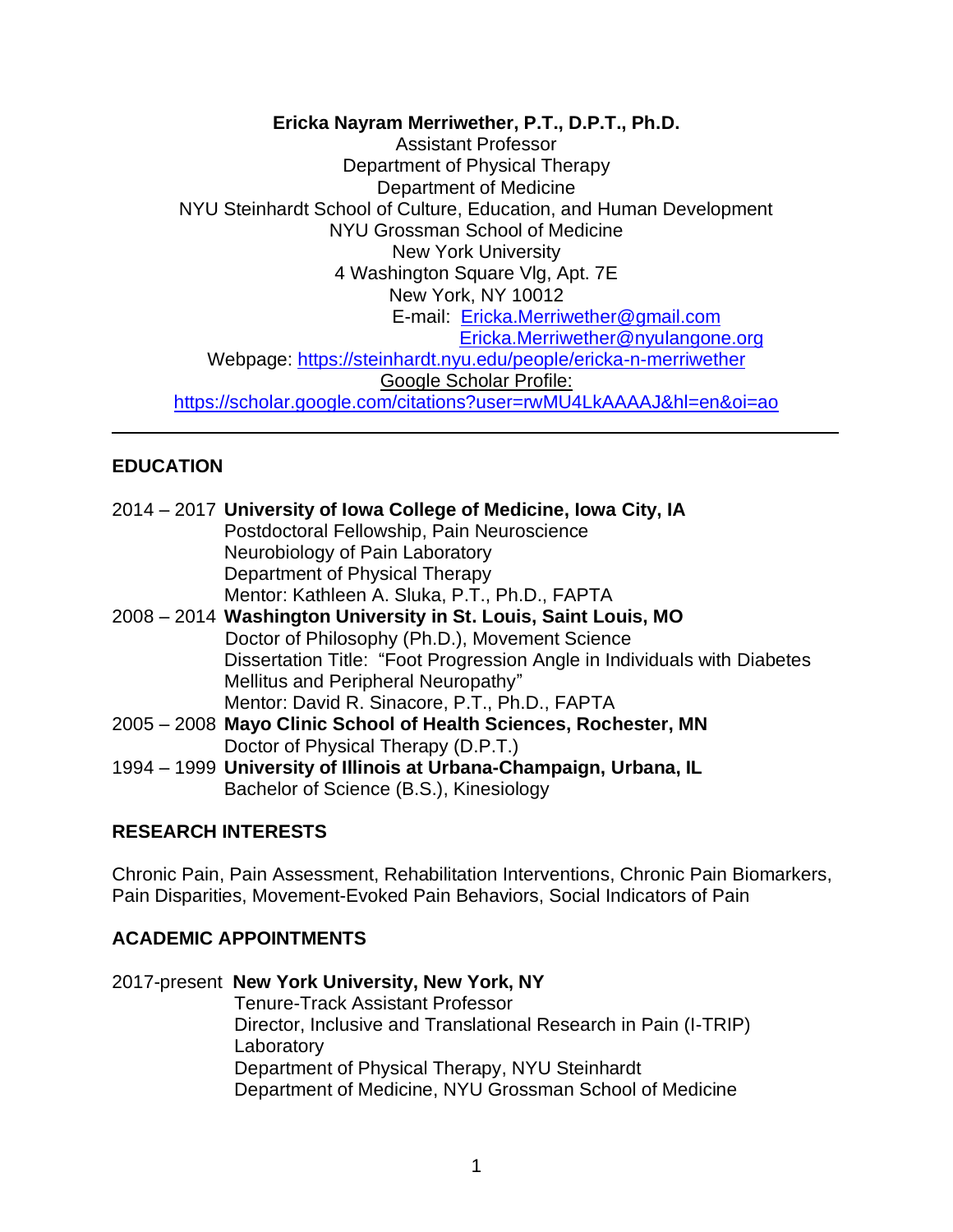Division of General Internal Medicine and Clinical Innovation (Secondary Appointment)

### **PROFESSIONAL LICENSURE**

2018-present New York Physical Therapist #042843 2008-present Missouri Physical Therapist #2008030517

### **PROFESSIONAL EXPERIENCE**

| 2008-2013 | <b>PRN Physical Therapist</b>                                   |
|-----------|-----------------------------------------------------------------|
|           | Supplemental Health Care, St. Louis, MO                         |
| 2005-2008 | <b>Supplemental Athletic Trainer</b>                            |
|           | Mayo Clinic Sports Medicine, Rochester, MN                      |
| 2004-2005 | <b>Physical Therapist Aide</b>                                  |
|           | Summerville Medical Center, Summerville, SC                     |
| 2002-2005 | <b>Staff Athletic Trainer</b>                                   |
|           | Trident Sports Medicine and Rehabilitation North Charleston, SC |
| 2000-2002 | Assistant Program Manager, Exercise Specialist                  |
|           | L & T Health and Fitness, Chicago, IL                           |

### **PROFESSIONAL MEMBERSHIPS**

| 2020-present United States Association for the Study of Pain (USASP) |
|----------------------------------------------------------------------|
| Diversity, Inclusion, and Anti-Racism in Pain SIG                    |
| Clinical and Translational Research SIG                              |
| 2018-present International Association for the Study of Pain (IASP)  |
| 2007-present American Physical Therapy Association                   |

## **AWARDS AND HONORS**

- 2021 Champions of Equity Distinguished Service Award, NYU Steinhardt Office of Equity, Belonging, and Community Action, New York University
- 2019 Gabriel Carras Research Award, NYU Steinhardt, New York University
- 2014 Wangari Maathai Graduate Service Award, Washington University in St. Louis
- 2012 Edward Bouchet Graduate Honors Society, Yale University and Howard **University**
- 2012 Promotion of Doctoral Studies (PODS) II Scholarship, Foundation for Physical **Therapy**
- 2010 Laura K. Smith Promotion of Doctoral Studies (PODS) I Scholarship, Foundation for Physical Therapy
- 2009 Promotion of Doctoral Studies (PODS) I Scholarship, Foundation for Physical **Therapy**
- 2008 Mayo Clinic Physical Therapy Alumni Association Academic Scholarship
- 2008 Dr. Robert Waller Foundation/Clarence Day Foundation Scholarship, Mayo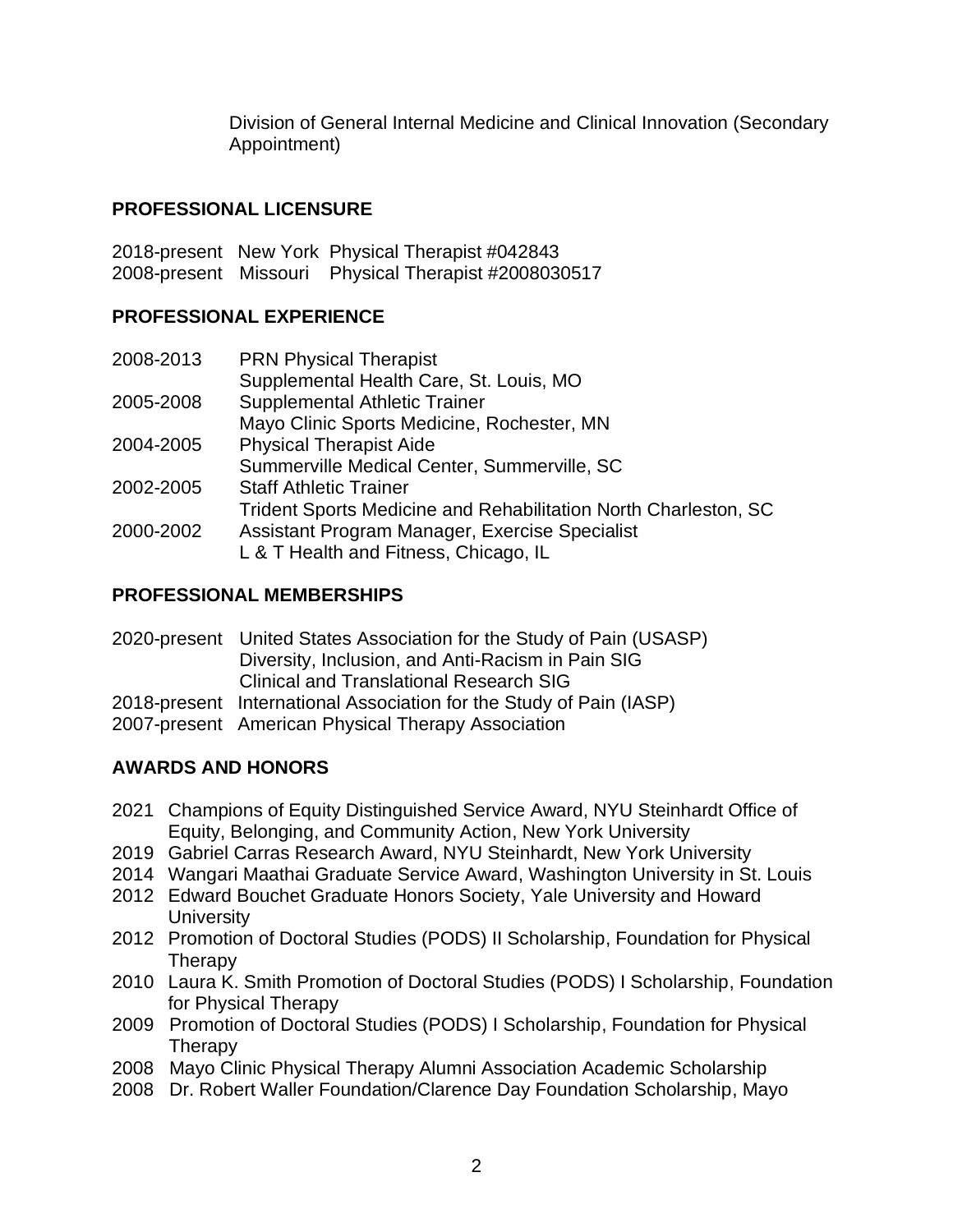Clinic

2007 Dr. Robert Waller Foundation/Clarence Day Foundation Scholarship, Mayo Clinic

## **GRANTS AND FELLOWSHIPS**

### **Current Support**

- 1. Project Title: Examining the Role of Adipokines in Obesity and Chronic Pain L30AR074203 (PI: Merriwether) NIH Loan Repayment Program National Institute of Arthritis and Musculoskeletal Diseases (NIAMS) 7/01/2021-06/30/2023
- 2. Goddard Award Fellowship (PI: Merriwether) NYU Steinhardt School of Culture, Education, and Human Development 9/1/2021-6/30/2022
- 3. 2021 Faculty Mentoring Fellowship (PI: Merriwether) NYU Office of Global Inclusion 8/15/2021–8/1/2022

## **PUBLICATIONS**

## **Published Manuscripts**

- 1. Vance CG, Chimenti RL, Dailey DL, Rakel BA, Zimmerman MB, **Merriwether EN**, Crofford LJ, Sluka KA. Development of a method to maximize Transcutaneous Electrical Nerve Stimulation intensity in women with fibromyalgia. *Journal of pain research*. 2018:10;11:2269-2278. Doi:10.2147/JPR.S168297. PMID:30349353; PMCID: PMC618818
- 2. **Merriwether EN,** Frey-Law LA, Rakel BA, Zimmerman MB, Dailey DL, Vance CG, Golchha M, Geasland KM, Chimenti R, Crofford LJ, Sluka KA. Physical activity is related to function and fatigue but not pain in women with fibromyalgia: baseline analyses from the Fibromyalgia Activity Study with TENS (FAST). *Arthritis research therapy*. 2018; 20:199<https://doi.org/10.1186/s13075-018-1671-3>
- 3. Hadlandsmyth K, Dailey DL, Rakel BA, **Merriwether EN** et al. Somatic symptom presentations in women with fibromyalgia are differentially associated with elevated depression and anxiety. *Journal of health psychology.* 2020;25(6):819-829 PMID: 29282846
- 4. Resende L, **Merriwether EN**, Dailey DD, Deberg J, Liebano R, Sluka KA. Metaanalysis of transcutaneous electrical nerve stimulation for relief of spinal pain. *European journal of pain.* 2017; doi:10.1002/ejp.1168 PMID: 27561310
- 5. **Merriwether EN**, Rakel BA, Zimmerman MB, et al. Reliability and Construct Validity of the Patient-Reported Outcomes Measurement Information System (PROMIS) Instruments in Women with Fibromyalgia. *Pain medicine (Malden, Mass).* 2016. PMID: 27561310.
- 6. Dailey DL, Frey Law, LA, Vance CG, Rakel BA, **Merriwether EN**, Darghosian L, Golchha M, Geasland KM, Spitz R, Crofford LJ, Sluka KA. Perceived function and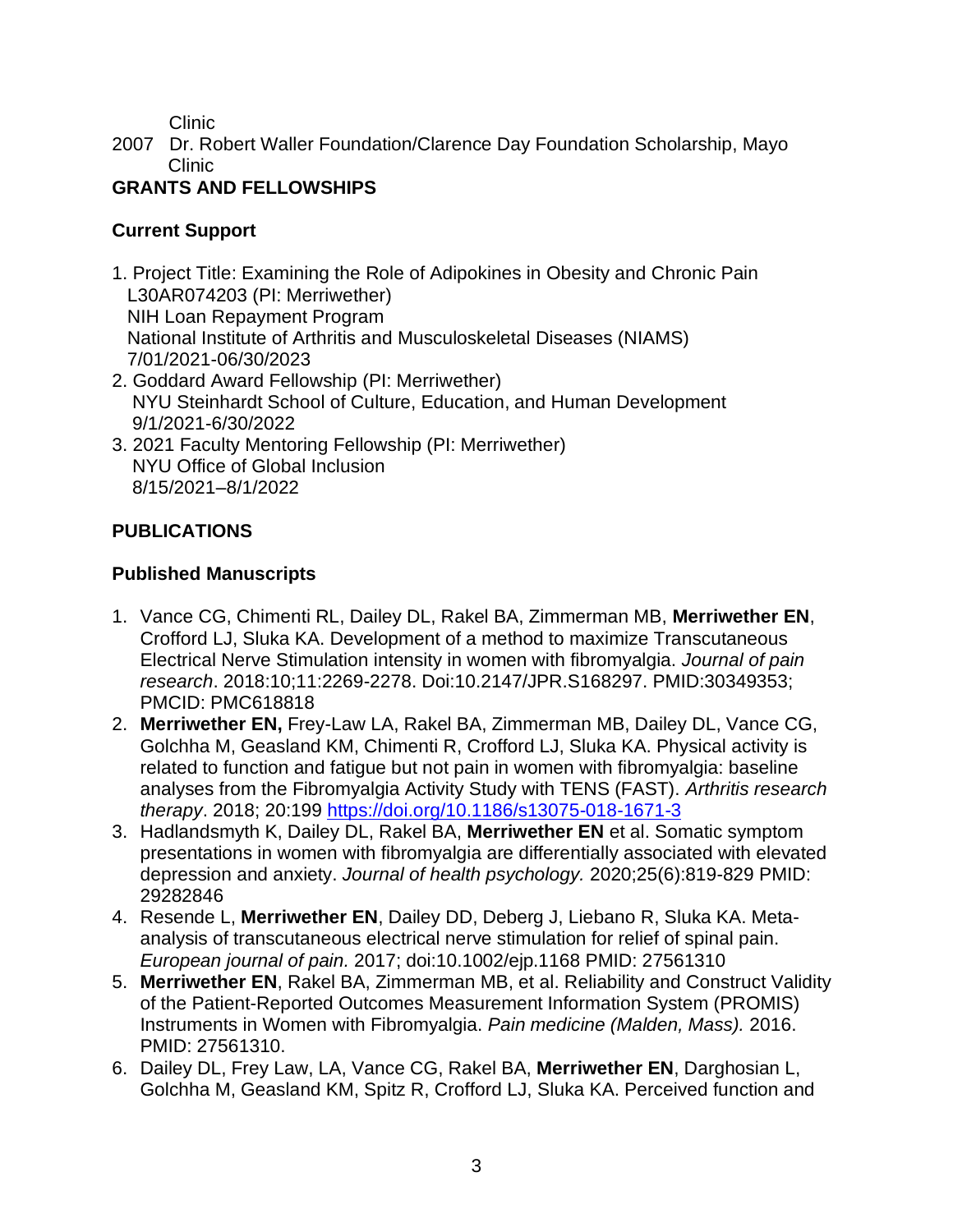physical performance are associated with pain and fatigue in women with fibromyalgia. Arthritis Res Ther. 2016;18:(1)68. PMID: 26979999 PMCID: PMC4793621 doi: 10.1186/s13075-016-0954-9.

- 7. **Merriwether EN**, Hastings MK, Mueller MJ, Strube MJ, Bohnert KL, Sinacore DR. Static and dynamic predictors of foot progression angle in individuals with and without diabetes mellitus and peripheral neuropathy. Ann Gerontol Geriatric Res 2016; 3(2): pii.1038. PMID: 27882360 PMCID: PMC5117663
- 8. **Merriwether EN**, Hastings MK, Bohnert KL, Hollman JH, Strube MJ, Sinacore DR. Impact of foot progression angle modification on plantar loading in individuals with diabetes mellitus and peripheral neuropathy. Edorium J of Disability and Rehabilitation. 2016; Jan-Jun 2(1):15–23. PMID: 27991615 PMCID: PMC5154677 doi:10.5348/D05-2016-7-OA-3
- 9. **Merriwether EN**, Host HH, Sinacore DR. Sarcopenic indices in community-dwelling older adults. J Geriatr Phys Ther. 2012;35(3):118-25 PMID: 22166895 PMCID: PMC3309150 doi:10.1519/JPT.0b013e31823c4bef
- 10.Hollman JH, Beckman BA, Brandt RA, **Merriwether EN**, Williams RT, Nordrum JT. Minimum detectable change in gait velocity during acute rehabilitation following hip fracture. *Journal of geriatric physical therapy (2001).* 2008;31(2):53-56 PMID:19856550
- 11.Dailey DL, Vance CGT, Rakel BA, **Merriwether EN** et al. Transcutaneous Electrical Nerve Stimulation Reduces Movement-Evoked Pain and Fatigue: A Randomized, Controlled Trial. *Arthritis & rheumatology (Hoboken, NJ).* 2020;72(5):824-836 PMID:30349353
- 12.Chimenti RL, Hall MM, Dilger CP, **Merriwether EN**, Wilken JM, Sluka KA. Local anesthetic injection resolves movement pain, motor dysfunction, and pain catastrophizing in individuals with chronic Achilles tendinopathy, a non-randomized clinical trial. J orthopedic sports physical therapy. 2020 Jun;50(6):334- 343. PMID: 32349638
- 13. **Merriwether EN,** Agalave NM, Dailey DL, Rakel BA, Kolker SJ, Lennert M, Lane B, Spagnola WH, Lu Y, Geasland K, Allen LA, Burton MD, Sluka KA. IL-5 mediates monocyte phenotype and pain outcomes in fibromyalgia. Pain. 2021 May 1;162(5):1468-1482. doi:10.1097/j.pain.0000000000002089 PMID: 33003107
- 14. Fullwood D, Means S, **Merriwether EN**, Chimenti RL, Ahluwalia S, Booker SQ. Toward Understanding Movement-evoked Pain (MEP) and its Measurement: A Scoping Review. *The clinical journal of pain.* 2021;37(1):61-78. PMID: 33093342.
- 15.**Merriwether EN,** Wittleder S, Cho G, Bogan E, Wang B, Ravenell J, Jay MR. Associations Between Chronic Pain and Perceived Racial and Weight Discrimination In Participants Enrolled in a Primary Care Based Weight Management Clinical Trial: A Secondary Analysis, *BMC public health*

## **Manuscripts Under Review**

16.Patel RM, Davenport TE, Williams-York B, **Merriwether EN**, Kennedy VK, Rethorn ZD, Van Hoose L. Racial equity in physical therapy: understanding our profession's past and present to act for an inclusive future. 2021. *Physical therapy*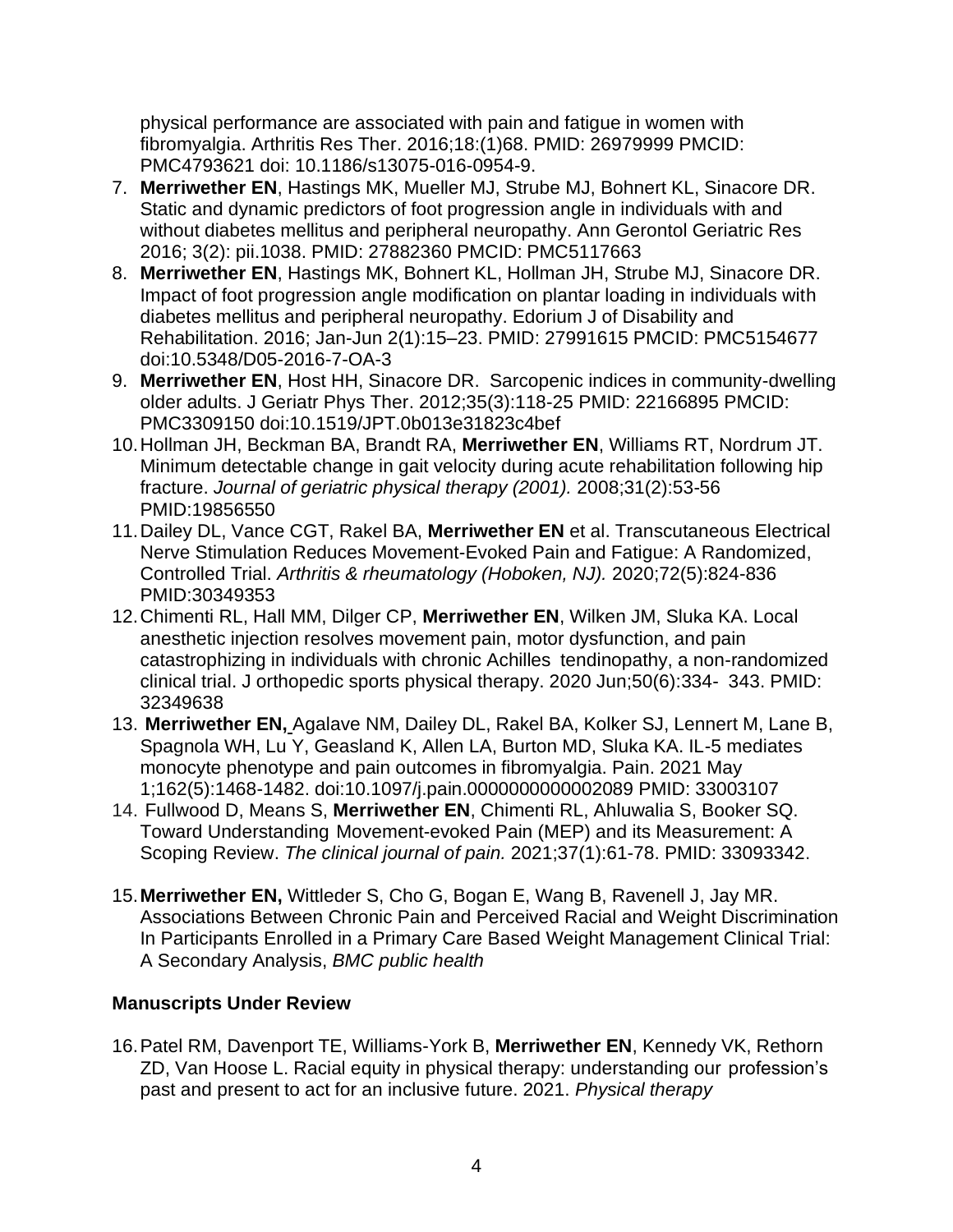- 17. Lenert, ME, Agalave, NM, Gomez R, Lane BT, Dailey DL, Crofford, LJ, Sluka, KA, **Merriwether, EN\***, Burton MD\*. Translating outcomes from the clinical setting to preclinical models: chronic pain and functionality in chronic musculoskeletal pain. *Pain reports* \*Co-Senior Authors
- 18. Letzen JE, Mathur VA, Janevic MR, Burton MD, Hood AM, Morais CA, Booker SQ, Campbell CM, Aroke EN, Goodin BR, Campbell LC, **Merriwether EN**. Confronting racism in all forms of pain research: Reframing study designs. *Journal of pain*
- 19. Morais CA, Aroke EN, Letzen JE, Campbell CM, Hood AM, Janevic MR, Mathur VA, **Merriwether EN**, Goodin BR, Booker SQ, Campbell LC. Confronting racism in pain research: A call to action. *Journal of pain*
- 20. Hood AM, Booker SQ, Morais CA, Goodin BR, Letzen JE, Campbell LC, **Merriwether EN**, Aroke EN, Campbell CM, Mathur VA, Janevic MR. Confronting Racism in All Forms of Pain Research: A Shared Commitment for Engagement, Diversity, and Dissemination. *Journal of pain*

### **BOOK CHAPTERS**

**Merriwether EN,** Patel RM, Peacock N. Obesity, Diabetes, and Cardiometabolic Health. In: Garner G, Tatta J (Eds.). Lifestyle Medicine in Physical Therapy, 1<sup>st</sup> Ed. OPTP: Minneapolis, MN, 2021 (in production)

### **PRESENTATIONS**

### **Invited Presentations**

- 1. **Merriwether EN.** "Insights Into an Anti-Inflammatory Role for IL-5 in Fibromyalgia and Chronic Widespread Pain: A Back-Translational Approach" Gulf Coast Pain Consortia/Rita Allen Workshop, October 15<sup>th</sup>, 2021 (delivered remotely)
- 2. **Merriwether EN**, Flores S. "Critical Conversations for Health Professionals During the COVID-19 Era: Understanding racial health disparities and COVID-19" webinar series NYU Steinhardt Office of Global Affairs and Experiential Learning, March 12, 2021

[https://sites.google.com/nyu.edu/nyu-steinhardt-toolkit/experiential](https://sites.google.com/nyu.edu/nyu-steinhardt-toolkit/experiential-%09learning/experiential-learning-webinars)[learning/experiential-learning-webinars](https://sites.google.com/nyu.edu/nyu-steinhardt-toolkit/experiential-%09learning/experiential-learning-webinars)

3. **Merriwether EN**, Williams-York B, Van Hoose L, Green-Guerrero H. Health Disparities as COVID-19 Spreads: What the PT Profession Can Do." American Physical Therapy Association Facebook Live Event, April 23, 2020

[https://www.youtube.com/watch?time\\_continue=5&v=wNQgub6HIbU&feature=emb\\_logo](https://www.youtube.com/watch?time_continue=5&v=wNQgub6HIbU&feature=emb_logo)

4. **Merriwether EN**, Van Hoose L. Village Voices with Dr. Ericka N. Merriwether, PT, DPT, PhD Facebook Live Event, May 21, 2020

<https://www.facebook.com/660208197666389/videos/565726101026271>

5. **Merriwether EN, Green-Guerrero H**. "Associations Between Chronic Pain and Racial and Weight Discrimination In Adults with Overweight or Obesity" Department of Rehabilitation Medicine**,** School of Medicine**,** University of Washington May 6, 2020 (delivered remotely).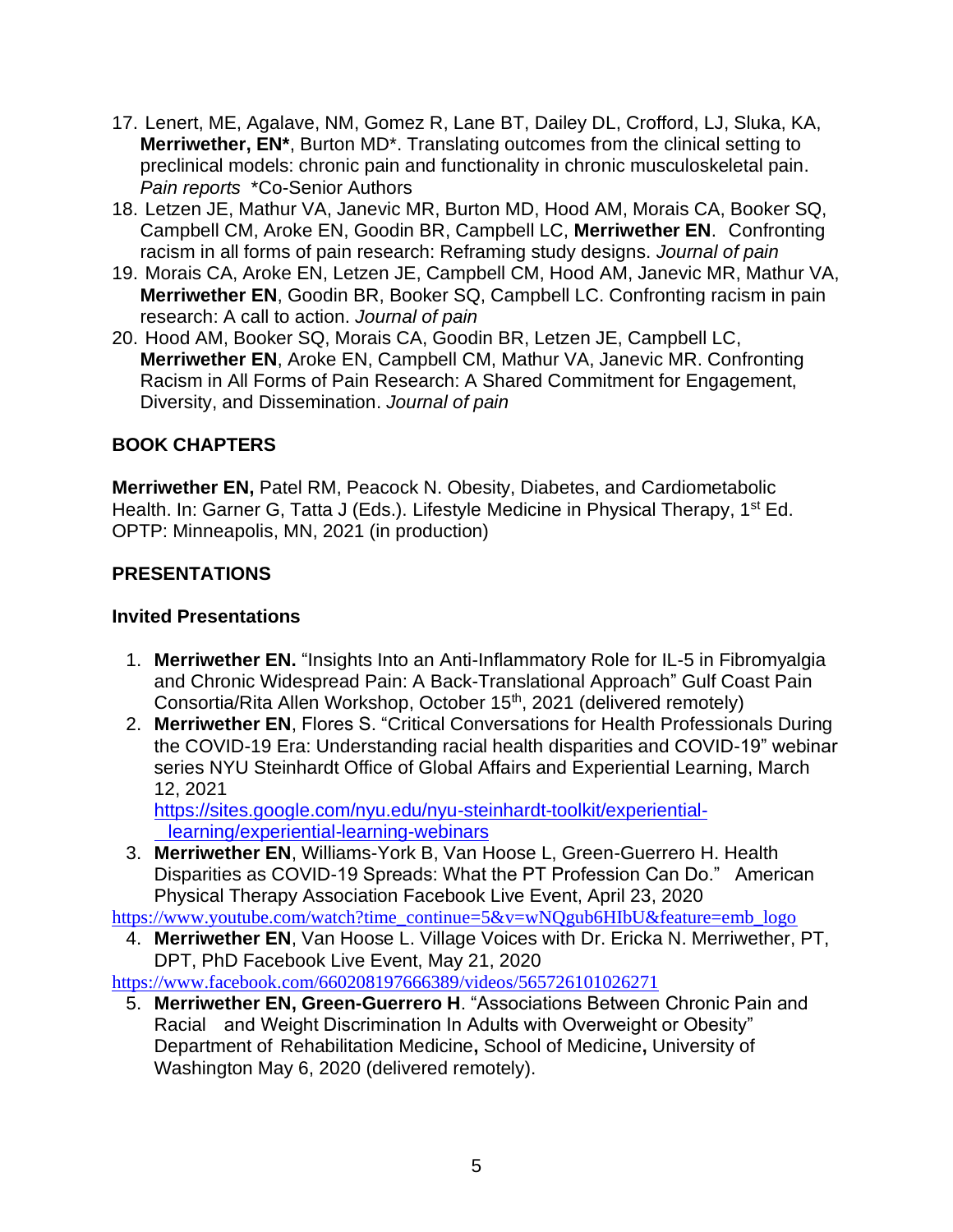- 6. **Merriwether EN.** Presentation of research around biopsychosocial pain assessment in stigmatized groups. Annual Meeting of the Cognitive, Affective, and Social Processes in Health Research (CASPHR), National Institutes of Health – National Cancer Institute December 5, 2019
- 7. **Merriwether EN.** Presentation of work around inflammatory mediators of obesity and chronic pain. Speaker Series, Creighton University Department of Physical Therapy March 2020 - CANCELLED DUE TO COVID-19
- 8. **Merriwether EN.** Moderator, Concurrent Topical Workshop on APTA Adoption of IASP Pain Education Curriculum for Physical Therapy Programs. 17<sup>th</sup> World Congress on Pain, Boston, MA 2018. Panelists: Meryl J. Alappattu, PT, DPT, PhD, Kathleen A. Sluka, PT, PhD, FAPTA

### **Selected Presentations**

- 1. Yang J, **Merriwether EN**, Rao S. The Impact of Blood-Flow Restriction Resistance Training on Pain Modulation in Pain-Free Individuals - A Pilot Study. APTA Combined Sections Meeting 2022, Feb. 2-5, 2022 San Antonio, TX (submitted)
- 2. Wittleder S, Lee L, Patel NR, Chang J, Geesey E, Saha S, **Merriwether EN**, Orstad SL, Wang B, Seixas A, Jay M. "Exploring Associative Pathways and Gender Effects of Racial And Weight Discrimination with Sleep Quality, Physical Activity, And Dietary Behavior In Adults With Higher Body Mass Index And Elevated Cardiovascular Disease Risk". Abstract accepted as a poster presentation at the American Heart Association (AHA) Scientific Sessions 2021, November 13-15, 2022 Boston, MA (+ virtual)
- 3. **Merriwether EN**, Verano M, Vanegas S, Curado S, Razzak M, Khan I, Gujral A, Alemán JO, Jay MR. Targeted lipidomics of adipose tissue, serum, and plasma reveal novel pain biomarkers in adults with obesity. Abstract accepted as a poster and short platform presentation at the International Association for the Study of Pain Virtual Series on Pain Expo (online) and 18<sup>th</sup> World Congress on Pain, Amsterdam, Netherlands, Aug 2021.
- 4. Lesnak J, **Merriwether EN**, Taylor E, Dailey DL, Vance CGT, Zimmerman MB, Crofford LJ, Frey-Law L, Sluka KA. Select metabolomics reveal potential biomarkers of fibromyalgia that correlate with pain and fatigue. J Pain. 2019 Apr; 20(4S):S57. DOI: 10.1016/j.pain.2019.02.2024. Abstract accepted for podium and poster presentation at the American Pain Society Annual Scientific Meeting, Milwaukee, WI.
- 5. **Merriwether EN**, Frey Law LA, Nakad L, Dailey DL, Vance CGT, Chimenti R, Rakel BA, Zimmerman MB, Golchha M, Geasland K, Crofford L, Sluka, KA. Physical activity is related to function and fatigue but not pain in women with fibromyalgia: baseline analyses from the Fibromyalgia Activity Study with TENS (FAST). January 2019. Abstract accepted for podium presentation for the Combined Sections Meeting of the American Physical Therapy Association, Washington, DC
- 6. **Merriwether EN**. Chronic widespread pain and obesity. Oral presentation of specific aims and research strategy at the Translational Research Institute for Pain in Later Life (TRIPLL) Work In Progress meeting, June 16, 2019, New York, NY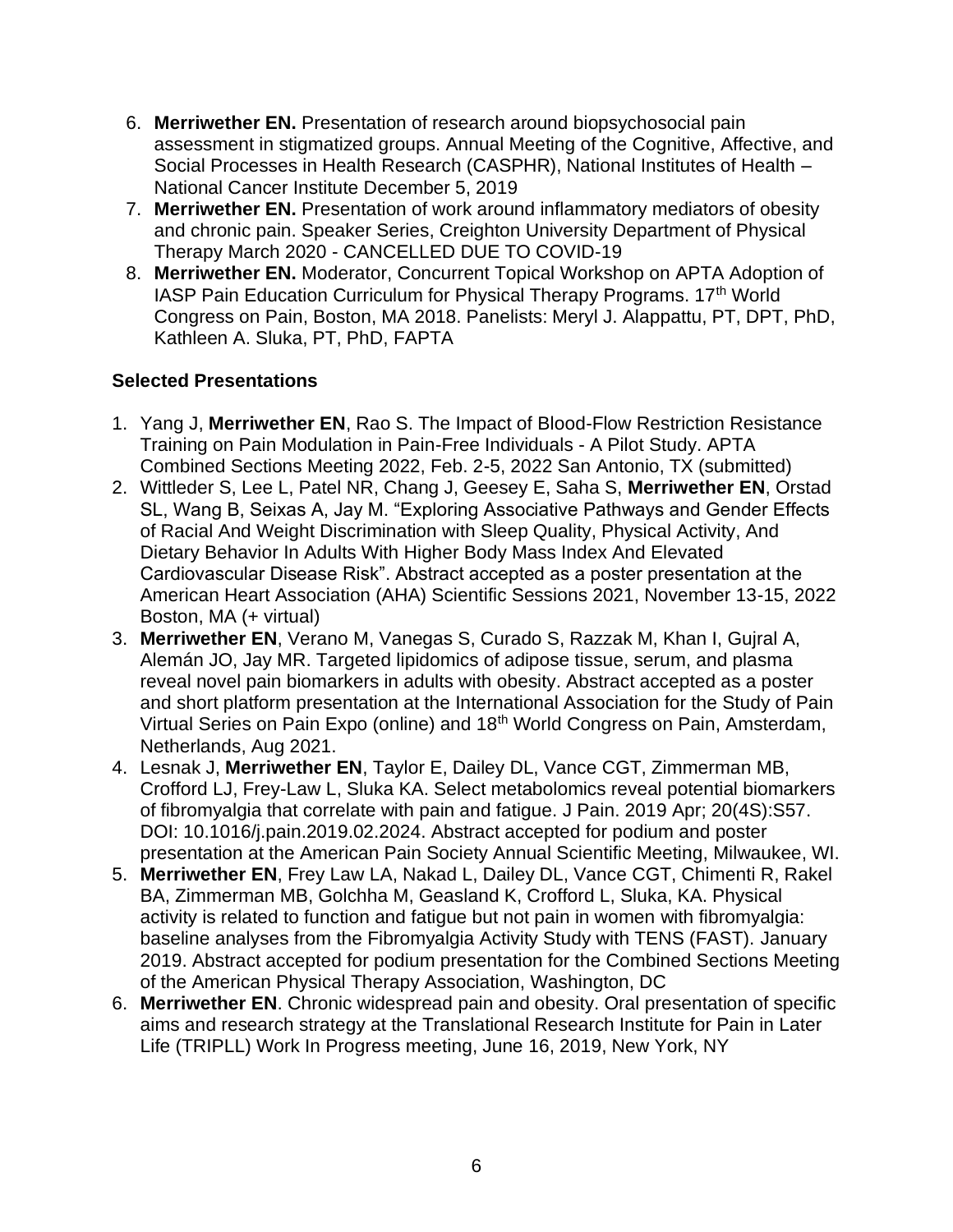- 7. **Merriwether EN**, Frey Law LA, Nakad L, Dailey DL, Vance CGT, Chimenti R, Rakel BA, Zimmerman MB, Golchha M, Geasland K, Crofford L, Sluka, KA. The contribution of obesity to pain, physical activity, and function in women with and without fibromyalgia: baseline analyses from the Fibromyalgia Activity Study with TENS (FAST). September 2018. Abstract accepted for poster presentation at the 17<sup>th</sup> World Congress on Pain, Boston MA
- 8. **Merriwether EN**, Frey Law LA, Nakad L, Dailey DL, Vance CGT, Chimenti R, Rakel BA, Zimmerman MB, Golchha M, Geasland K, Crofford L, Sluka, KA. The contribution of obesity to pain, physical activity, and function in women with and without fibromyalgia: baseline analyses from the Fibromyalgia Activity Study with TENS (FAST). September 2018. Abstract accepted for poster presentation at the 17<sup>th</sup> World Congress on Pain, Boston MA
- 9. Vance CGT, Chimenti R, Dailey DL, Rakel BA, Zimmerman MB, **Merriwether EN**, Golchha M, Geasland K, Crofford L, Sluka, KA. Perceived sleep quality, pain, function, fatigue, and anxiety in women with fibromyalgia compared to age and body mass index matched healthy controls. September 2018. Abstract accepted for poster presentation at the 17<sup>th</sup> World Congress on Pain, Boston MA
- 10.Rakel BA, Vance CGT, Chimenti R, Dailey DL, Rakel BA, Zimmerman MB, **Merriwether EN**, Golchha M, Geasland K, Crofford L, Sluka, KA. Development of an electronic prescription bundle of non-pharmacological strategies for chronic musculoskeletal pain. September 2018. Abstract accepted for poster presentation at the 17<sup>th</sup> World Congress on Pain, Boston MA
- 11.Crofford LJ, Golchha M, Williams J, Vance CGT, Chimenti R, Dailey DL, Rakel BA, Zimmerman MB, **Merriwether EN**, Golchha M, Geasland K, Sluka, KA. Transcutaneous electrical nerve stimulation (TENS) reduces pain and improves disease impact in women with fibromyalgia: a randomized controlled trial. April 2018. Abstract accepted as an oral presentation at the American College of Rheumatology (ACR/ARHP) Annual Meeting, Chicago, IL
- 12.Chimenti R, Sluka KA, Dilger C, Phisitkul P, **Merriwether EN**, Yack J, Wilken J, Hall MM. Decrease in fear of movement and pain catastrophizing associated with increased motor function and decreased central sensitization indicators for patients with chronic Achilles tendinopathy. February 2019. Abstract accepted for poster presentation at the American Academy of Orthopaedic Surgeons (AAOS) Annual Meeting in Las Vegas, NV
- 13.**Merriwether EN**. Systemic inflammation and biopsychosocial factors in multisite musculoskeletal pain and obesity. Oral presentation of specific aims and research strategy at the Translational Research Institute for Pain in Later Life (TRIPLL) Work In Progress meeting, June 20, 2018, New York, NY.
- 14.**Merriwether EN**, Overstreet D, Goodin B, Sorge R, Trost Z. (435) Body Mass Index is Differentially Associated with Physical and Psychosocial Outcomes among Men and Women with Chronic Low Back. 2017. J Pain Apr; 18(4S):S83 Abstract accepted for poster presentation at the American Pain Society Annual Scientific Meeting
- 15.**Merriwether EN**, Rakel, BA, Dailey, DL, Zimmerman, MB, Vance, CGT, Darghosian, L, Abdelhamid R, Frey Law LA, Allen LA, Crofford, L, Sluka, KA. 2016. (482) Monocyte phenotype, physical activity, and pain outcomes in women with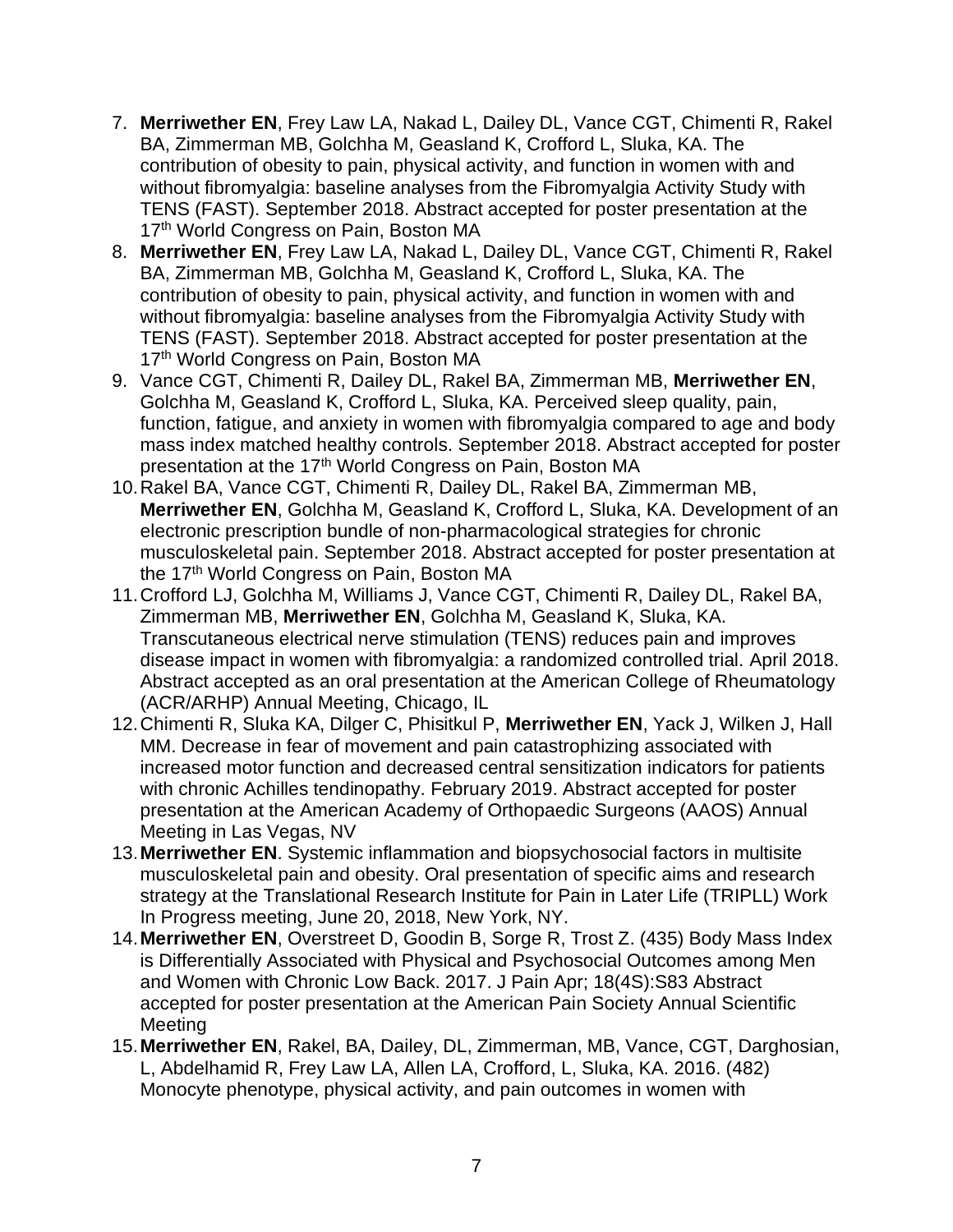fibromyalgia. J Pain. 2016 Apr; 17(4S):S95. DOI: 10.1016/j.pain.2016.01.289 PMID: 28162733 Abstract accepted for podium and poster presentation at the American Pain Society Annual Scientific Meeting, Austin, TX.

- 16.**Merriwether EN**, Rakel, BA, Dailey, DL, Zimmerman, MB, Vance, CGT, Darghosian, L, Abdelhamid R, Frey Law LA, Allen LA, Crofford, L, Sluka, KA. 2016. Monocyte phenotype, physical activity, and pain outcomes in women with fibromyalgia. Abstract accepted for podium and poster presentation at the University of Iowa Health Sciences Research Week, Iowa City, IA.
- 17.**Merriwether EN**, Hastings, MK, Bohnert, KL, Sinacore, DR. 2012. Impact of modification of foot progression angle on plantar loading. Abstract accepted for podium presentation for the Combined Sections Meeting of the American Physical Therapy Association, San Diego, CA
- 18.**Merriwether EN**, Hastings, MK, Bohnert, KL, Penelton, K, Sinacore, DR. 2011. Foot progression angle measurement using the Oxford Foot Model. Abstract accepted for podium presentation at Gait and Clinical Movement Analysis Society annual meeting, Bethesda, MD.
- 19.**Merriwether EN**, Host, HH, and Sinacore, DR. 2009. Sarcopenic indices of physical frailty. Abstract accepted for poster presentation, American Physical Therapy Association Section on Research (SOR) Retreat, Pacific Groves, CA.
- 20.Merriwether, EN. 2009. Factors influencing the automaticity of gait. Abstract for podium presentation at the Luther College Black History Month Conference, Decorah, IA
- 21.**Merriwether EN**, Host, HH, and Sinacore, DR. 2010. Sarcopenic indices and isokinetic peak torque measures as indicators of physical frailty. Abstract accepted for poster presentation at the American Physical Therapy Association Combined Sections Meeting, Las Vegas, NV.
- 22.**Merriwether EN**, Hastings, MK, Bohnert, KL, Penelton, K, Sinacore, DR. 2011. Foot progression angle measurement using the Oxford Foot Model. Abstract accepted for podium presentation at Gait and Clinical Movement Analysis Society annual meeting, Bethesda, MD.
- 23.**Merriwether EN**, Hastings, MK, Bohnert, KL, Penelton, K, Sinacore, DR. 2011. Comparison of three methods for measurement of foot progression angle (FPA) magnitude and asymmetry. Abstract accepted for poster presentation, American Society of Biomechanics.
- 24.**Merriwether EN**, Hastings, MK, Bohnert, KL, Sinacore, DR. 2012. Foot progression angle in individuals with diabetes mellitus and peripheral neuropathy. Abstract accepted for podium presentation at the 9<sup>th</sup> Annual Yale Conference on Diversity in Graduate Education, New Haven, CT.
- 25.**Merriwether EN**, Hastings, MK, Bohnert, KL, Sinacore, DR. 2012. Impact of modification of foot progression angle on plantar loading. Abstract accepted for podium presentation for the Combined Sections Meeting of the American Physical Therapy Association, San Diego, CA
- 26.**Merriwether EN**, Hastings MK, Bohnert KL, Sinacore DR. 2013. Asymmetry and modification of foot progression angle and their impact on plantar loading. Abstract accepted for poster presentation at the Gait and Clinical Movement Analysis Society Annual Meeting, Cincinnati, OH.